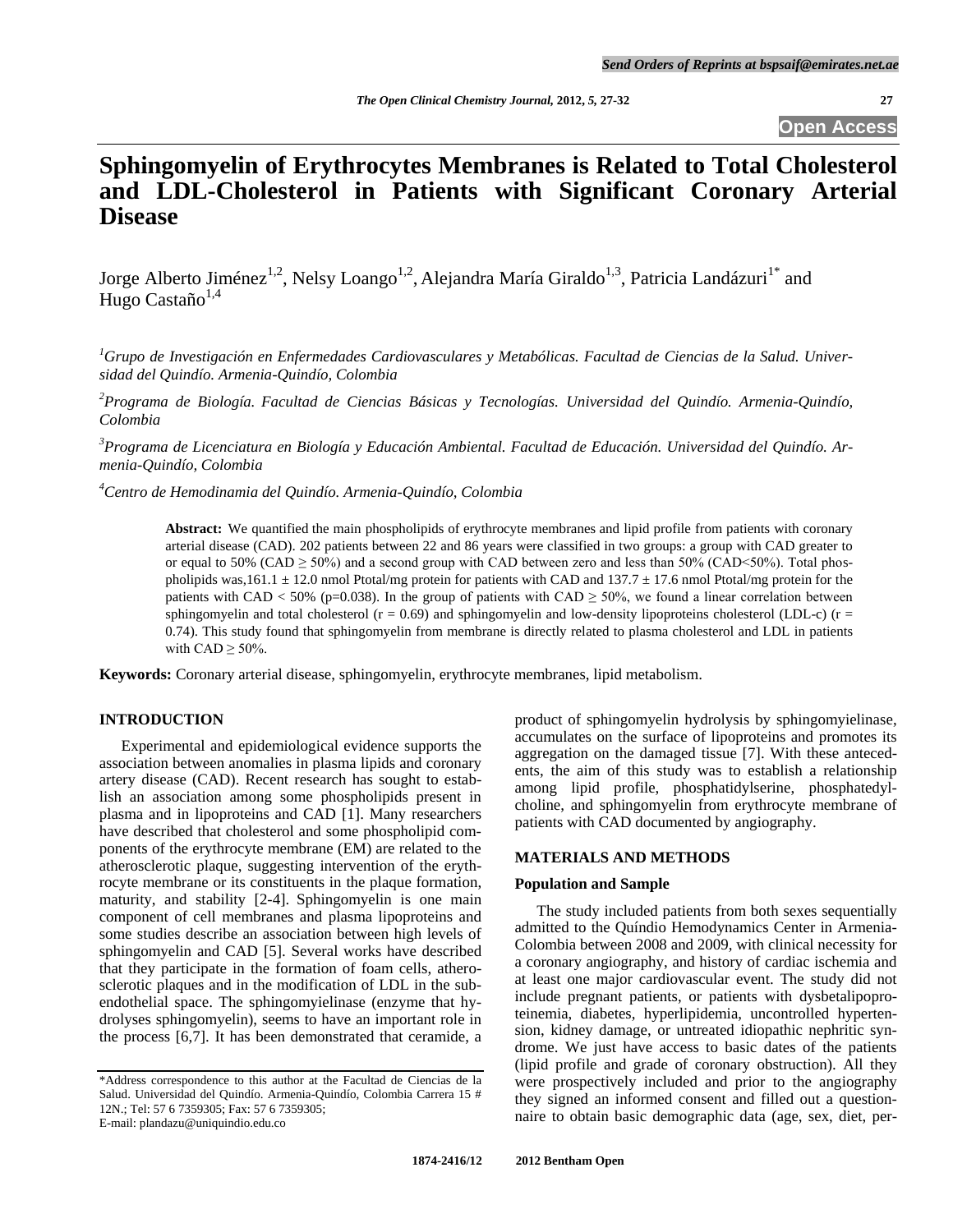sonal and family medical antecedents and other cardiovascular risk factors). The study was approved by the Bioethics Committee at Universidad del Quindío.

#### **Coronary Angiography**

Conducted according to standard methods by an intervening physician. The lesions were evaluated *via* the coronary quantitative analysis (CQA) method by two independent observers who were unaware of the laboratory results. Interobserver variability was at 3.8%. Obstructive disease of the coronary arteries was defined as one or more stenosis ≥50% in a major coronary artery or in any of its main ramifications.

This procedure permitted classifying the patients into two groups; a first group with coronary obstruction greater to or equal to 50% (CAD  $\geq$  50%) and a second group with coronary obstruction between zero and less than 50% (CAD < 50%).

#### **Blood Samples and Biochemical Analyses**

The samples were obtained after 8-12 hours of fasting during the angiographic procedure and sent to the laboratory. The laboratory personnel did not know the patient information and could only identify the samples by number. For lipid profile analysis, blood collected in dry tube was used. Serum was obtained *via* centrifugation at 2500 g *f*or 15 minutes, at 4 °C, separated in micro-tubes and stored at -20 °C until use. Lipid profile parameters were determined from serum, using as reference values those from the ATP III [8]. Total cholesterol  $(C_T)$ , Trialcylglycerides (TAG), and highdensity lipoprotein cholesterol (HDL-c) were measured through enzymatic methods (Sera-Pak plus kit from Bayer). For those with triglycerides below 400 mg/dl, the LDL Cholesterol (LDL-c) was calculated with the Friedewald equation [9] and the VLDL = TAG/5.

#### **Lipid Extraction of Erythrocyte Membranes**

5 ml of blood was collected in a tube with Ethylene diamine-tetraacetic acid (EDTA); it was centrifuged at 2280 rpm for 30 min., eliminating plasma and the leukocyte layer. The red blood cells were washed three times with five volumes of NaCl 0.89%; 1 ml was taken from the package of erythrocytes and 10 volumes of chloroform: methanol (2:1) were aggregated with 0.05% of Hydroxybutyrate (HB) as antioxidant; this was centrifuged for 15 min at 2500 rpm, the supernatant was eliminated and the lower phase was stored; the extraction procedure was repeated twice. The lower phases were mixed and dried under nitrogen atmosphere and resuspended in 1 ml chloroform: methanol (2:1) in HB [10].

#### **Quantification of Total Proteins**

This was carried out *via* bicinchoninic acid (BCA) method [11]: briefly: 1 ml BCA was added to the standard and to the samples, it was incubated for 10 min at 60 ºC and read at 562 nm in a spectrophotometer (Thermo electron corporation, Genesis 10uv model).

## **Quantification of Total Phospholipids (Pt): Phospholipids were Measured by their Content in Phosphorus**

Briefly: 50 µl of  $Mg(NO<sub>3</sub>)$ .6H<sub>2</sub>O 10% in ethanol was added to 50 µl of the chloroform-methanol-BTH resuspension, incubating until completely evaporating the solvent, 300 μL of HCl 1N were added heating for 15 min., in boiling water, then 700 µl of (1:6) Ascorbic acid 10% and Ammonium molybdate  $0.42\%$  in  $H_2SO_4$  1N were added and incubated for 30 min at 45 ºC. This was read at 820 nm in the spectrophotometer (Thermo Electron Corporation, Genesis 10uv model). The concentration was obtained from a calibration curve carried out with  $H_2KPO_4$ , and it was expressed as nmol  $P_i$  /mg of protein; where  $P_i$  = inorganic phosphorus.

#### **Polar and Neutral Lipid Separation (Cholesterol)**

Polar and neutral lipids were separated *via* thin layer chromatography (TLC) using 20 x 20 silica gel layers (silica gel 60, Aldrich). Briefly: 50 µl of the chloroform-methanol-HB re-suspension were placed on a plaque and circumvented with a mixture of Heptane: Isopropyl ether: acetic acid (60:40:4 v/v). The position of the lipids was revealed with iodine vapor. The bands corresponding to cholesterol were scraped and the total phospholipids and the scraping were resuspended in chloroform: Methanol (2:1). The cholesterol standard was used in each plaque.

#### **Quantification of Cholesterol**

The cholesterol obtained in the previous step was resuspended in Heptane: Isopropyl ether: acetic acid (60:40:4) and quantified *via* gas chromatography. An amount of 1 µl was injected to the gas chromatograph (Agilent 6890) with split 100:1 at 200 °C. The column temperature is  $275$  °C with a Nitrogen flow at 25 ml/min, FID detector at 300 °C.

#### **Separation Phospholipids**

100 µl of the total phospholipids obtained in the TLC, were fractioned by a second TLC (silica gel 60, 20x20, Aldrich) by using as running liquid a mixture of chloroform: methanol: 30% (17:7:1), the position of each phospholipid was revealed with iodine vapor, they were scraped and resuspended in chloroform: methanol (2:1). Phosphatidylcholine, phosphatidylethanolamine, and sphingomyelin standards were placed on each plaque. The quantification of each phospholipid was conducted by its content in inorganic phosphorus according to the previously described procedure.

#### **Statistics**

This was a descriptive-type study. The Kolmogorov-Smirnov test was performed to determine the parametric and non-parametric behavior of the variables included in the study, and then a descriptive analysis was conducted on each of them. Student t and Mann Whitney tests were applied to compare each of the variables against coronary obstruction. Lastly, Pearson's and Kendall's tests were conducted to determine the la relationship of the erythrocyte membrane variables with the lipid profile parameters; all this by means of the SPSS 14 statistical package.

## **RESULTS**

#### **Population and Sample**

the study included 202 patients, (69.8%) were classified with significant coronary obstruction (CAD  $\geq$  50%) and  $(31.6\%)$  with insignificant coronary obstruction (CAD <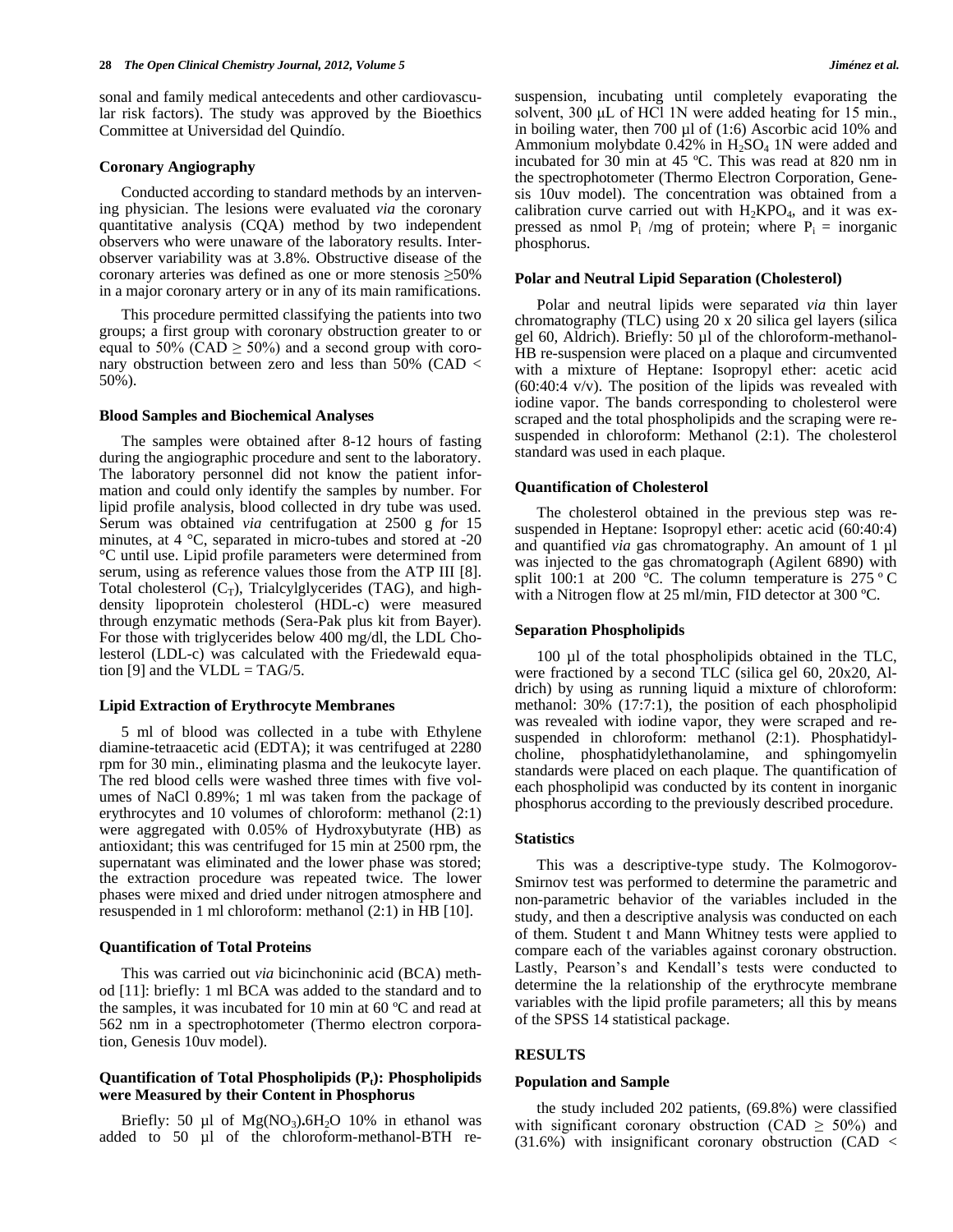50%). Table **1**, shows demographics characteristics of the population.

## **Lipid Profile**

El test de Mann-Whitney test for lipid profile among groups revealed that only VLDL cholesterol was highest with the group with  $CAD \geq 50\%$  compared to the group with CAD < 50%, (p= 0.05) (Table **2**).

## **Erythrocyte Membrane Cholesterol (EMC)**

The median and the 25-75 percentiles of the EMC concentration of the total population was 10.7 (7.1 - 15.0) nmol/mg protein; for the group with  $CAD \geq 50\%$  it was 10.6 (6.9 – 15.8) nmol/mg protein, and for the group with CAD<50%, it was  $10.9$  (7.6 – 14.2) nmol/mg protein, without significant differences among the groups ( $P = 0.91$ ).

## **Total Phospholipids**

The mean phospholipids concentration for the total population was of  $154.1 \pm 10.0$  nmol  $P_{total}/mg$  protein. The concentration of total membrane phospholipids was greater for

#### **Table 1. Demographic Characteristics of the Study Population**

patients with CAD  $\geq$  50% (161.1  $\pm$  12.0 nmol P<sub>total</sub>/mg protein) compared to patients with CAD <  $50\%$  (137.7  $\pm$  17.6 nmol  $P_{total}/mg$  protein), con significant differences among groups ( $p = 0.038$ ).

#### **Individual Phospholipids**

Three of the majority phospholipids were separated from the total phospholipids, sphingomyelin, phosphatidylethanolamine, and phosphatidylcholine. Their concentration (median and 25-75 percentiles) in EM of the general population was 13.3 (0.2 – 32.1), 12.5 (0.2 – 29.6), and 13.1 (0.2 - 29.6) Pi/mg protein, respectively, without significant differences among them. Analysis of the three phospholipids between the two study groups did not show significant differences (Table **3**).

### **Membrane Lipids and Lipid Profile Relationship**

For the total population the correlation analysis between erythrocyte membrane lipids and lipid profile revealed a linear association between sphingomyelin and total cholesterol  $(r = 0.75)$  and between sphingomyelin and LDL cholesterol (r = 0.83), (Table **4**).

| <b>Characteristics</b> | <b>Total</b>     | <b>CAD</b>     |                |  |  |  |
|------------------------|------------------|----------------|----------------|--|--|--|
|                        |                  | $\geq 50\%$    | $< 50\%$       |  |  |  |
| n                      | 202              | 141            | 61             |  |  |  |
| Age (years)            | $61.58 \pm 1.63$ | $63.4 \pm 1.9$ | $57.4 \pm 3.1$ |  |  |  |
| Gender (M/F)           | 137/65           | 105/36         | 32/29          |  |  |  |

M=male; F= female; CAD = Coronary Arterial Disease.

| Table 2. | <b>Plasma Lipid Profile in Study Groups</b> |  |  |  |  |  |
|----------|---------------------------------------------|--|--|--|--|--|
|----------|---------------------------------------------|--|--|--|--|--|

|                           | <b>Study Groups</b>      |      |                     |             |              |  |  |
|---------------------------|--------------------------|------|---------------------|-------------|--------------|--|--|
|                           | <b>Mann-Whitney Test</b> |      |                     |             |              |  |  |
| <b>MEMBRANE LIPIDS</b>    | Median $(P_{25}-P_{75})$ |      |                     |             |              |  |  |
|                           | $CAD \ge 50\%$           |      | $CAD < 50\%$        |             | ${\bf P}$    |  |  |
| Triglycerides (mg/dl)     | 143.0 (119.0-194.0)      |      | 143.0 (98.3-174.5)  |             | 0.12         |  |  |
| $VLDL$ (mg/dl)            | 28.6 (28.6-38.8)         |      | 27.4 (19.5-33.9)    |             | 0.05         |  |  |
| $LDL$ (mg/dl)             | 102.2 (79.0-124.6)       |      | $110.6(76.0-136.6)$ |             | 0.41         |  |  |
|                           | <b>T-Student</b>         |      |                     |             |              |  |  |
|                           |                          | Mean |                     |             |              |  |  |
|                           | $CAD \ge 50\%$           |      | $CAD < 50\%$        | CI 95%      | $\mathbf{P}$ |  |  |
| Total cholesterol (mg/dl) | 173.2                    |      | 180.7               | 6.9-21.7    | 0.31         |  |  |
| $HDL$ (mg/dl)             | 33.4                     |      | 35.5                | $0.7 - 4.9$ | 0.14         |  |  |

CAD= coronary arterial disease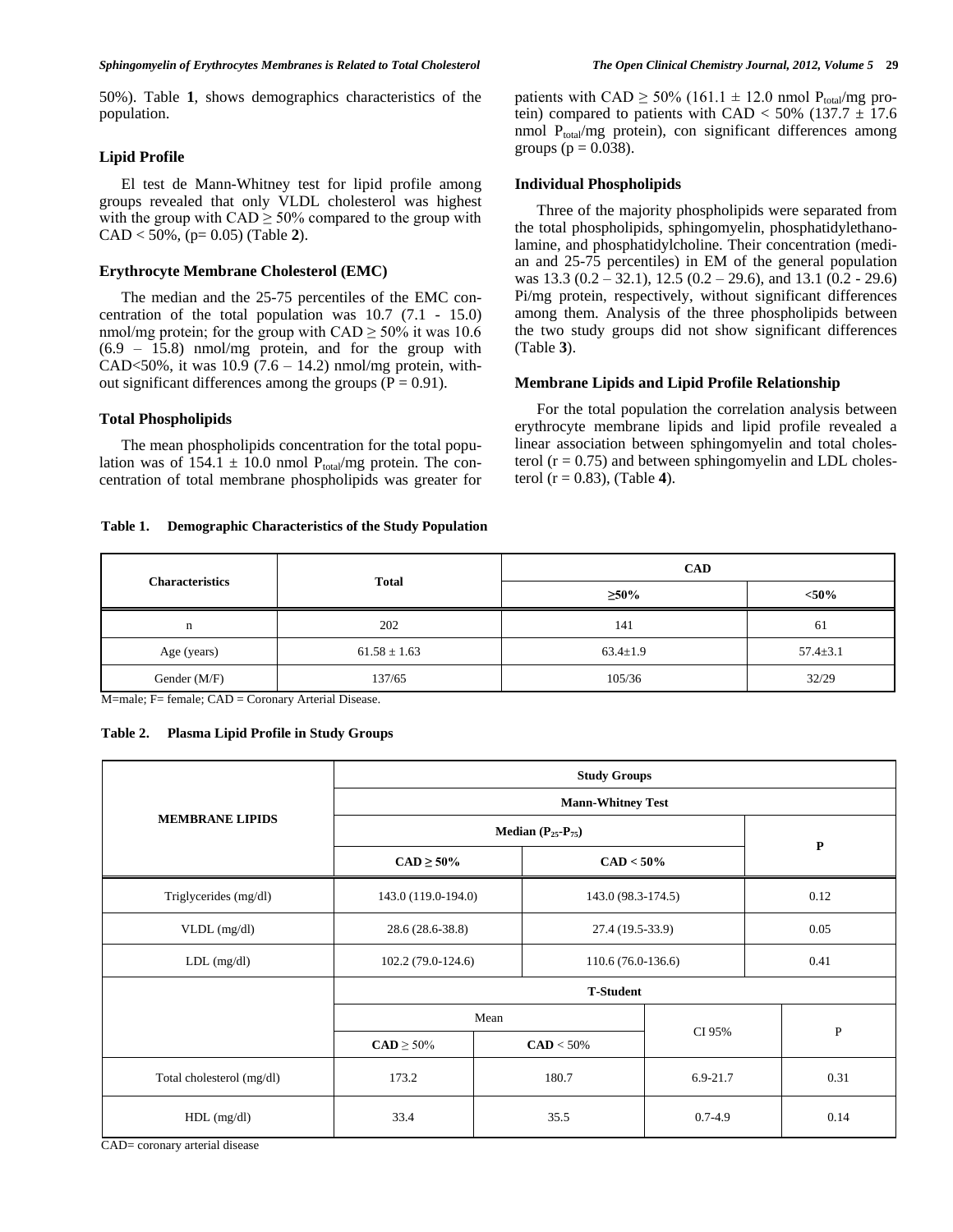#### **30** *The Open Clinical Chemistry Journal, 2012, Volume 5 Jiménez et al.*

Additionally we determined the association of sphingomyelin levels with age and gender. We found a negative correlation, where the amount of sphingomyelin decreased when age increase ( $p = 0.05$ ). The gender has no influence with concentration sphingomyelin in membranes.

|                                                  | Study groups     | D                |      |
|--------------------------------------------------|------------------|------------------|------|
| <b>MEMBRANE LIPIDS</b>                           | $CAD > 50\%$     | $CAD < 50\%$     |      |
| sphingomyelin (nmol $P_i/mg$ protein)            | $13.1(0.2-32.2)$ | $13.4(0.2-32.5)$ | 0.97 |
| phosphatidylcholine (nmol $P_i/mg$ protein)      | $12.4(0.2-32.2)$ | $12.6(0.2-26.1)$ | 0.54 |
| phosphatidylethanolamine (nmol $P_i/mg$ protein) | 17.7 (0.2-30.4)  | $12.3(0.5-26.3)$ | 0.79 |
| Cholesterol                                      | $10.6(6.9-15.8)$ | $10.9(7.6-14.2)$ | 0.91 |

## **Table 3. Analysis of Erythrocyte Membrane Lipids**

CAD= coronary arterial disease. Values are given in Median  $(P_{25}-P_{75})$ 

## **Table 4. Plasma Lipid Profile Correlation and Erythrocyte Membrane Lipids in Total Population**

|                                                     | <b>LIPID PROFILE</b>                                                                       |               |                                 |                                  |                                 |  |  |  |
|-----------------------------------------------------|--------------------------------------------------------------------------------------------|---------------|---------------------------------|----------------------------------|---------------------------------|--|--|--|
| <b>MEMBRANE LIPIDS</b>                              | <b>Total Cholesterol</b><br><b>Triglycerides</b><br>$\mathbf{r}$ (p).<br>$\mathbf{r}$ (p). |               | <b>HDL</b><br>$\mathbf{r}$ (p). | <b>VLDL</b><br>$\mathbf{r}$ (p). | <b>LDL</b><br>$\mathbf{r}$ (p). |  |  |  |
| total lipids (nmol $P_i/mg$ protein)                | $-0.03(0.56)$                                                                              | 0.03(0.77)    | $-0.04(0.66)$                   | 0.03(0.46)                       | $-0.04(0.32)$                   |  |  |  |
| sphingomyelin (nmol $P_i/mg$ protein)               | 0.75(0.03)                                                                                 | $-0.04(0.63)$ | 0.04(0.36)                      | $-0.02(0.64)$                    | 0.83(0.02)                      |  |  |  |
| phosphatidylcholine (nmol $P_i/mg$ protein)         | 0.00(0.11)                                                                                 | $-0.04(0.33)$ | 0.05(0.25)                      | $-0.02(0.34)$                    | $-0.01(0.10)$                   |  |  |  |
| phosphatidylethanolamine (nmol $P_1/mg$<br>protein) | 0.04(0.74)                                                                                 | $-0.06(0.66)$ | 0.01(0.67)                      | $-0.05(0.78)$                    | 0.05(0.62)                      |  |  |  |

## **Table 5. Plasma Lipid Profile Correlation and Erythrocyte Membrane Lipids in the Study Groups**

|                                             | <b>LIPID PROFILE</b>     |            |                      |            |                   |            |                   |            |                   |            |
|---------------------------------------------|--------------------------|------------|----------------------|------------|-------------------|------------|-------------------|------------|-------------------|------------|
| <b>MEMBRANE LIPIDS</b>                      | <b>Total Cholesterol</b> |            | <b>Triglycerides</b> |            | <b>HDL</b>        |            | <b>VLDL</b>       |            | <b>LDL</b>        |            |
|                                             | $\mathbf{r}$ (p).        |            | $\mathbf{r}$ (p).    |            | $\mathbf{r}$ (p). |            | $\mathbf{r}$ (p). |            | $\mathbf{r}$ (p). |            |
|                                             | <b>CAD</b>               | <b>CAD</b> | <b>CAD</b>           | <b>CAD</b> | <b>CAD</b>        | <b>CAD</b> | <b>CAD</b>        | <b>CAD</b> | <b>CAD</b>        | <b>CAD</b> |
|                                             | $\geq 50\%$              | $<$ 50%    | $\geq 50\%$          | $< 50\%$   | $\geq 50\%$       | $<$ 50%    | $\geq 50\%$       | ${<}50\%$  | $\geq 50\%$       | ${<}50\%$  |
| Total Lipids (nmol $P_i/mg$ protein)        | $-0.02$                  | $-0.06$    | 0.05                 | 0.02       | 0.00              | $-0.12$    | 0.04              | $-0.02$    | $-0.04$           | $-0.04$    |
|                                             | (0.92)                   | (0.26)     | (0.54)               | (0.67)     | (0.12)            | (0.79)     | (0.19)            | (0.36)     | (0.59)            | (0.09)     |
| Sphingomyelin (nmol $P_i/mg$ protein)       | 0.69                     | 0.01       | $-0.05$              | $-0.01$    | 0.06              | 0.00       | $-0.05$           | 0.04       | 0.74              | 0.12       |
|                                             | (0.04)                   | (0.54)     | (0.76)               | (0.39)     | (0.15)            | (0.78)     | (0.91)            | (0.56)     | (0.01)            | (0.78)     |
| Phosphatidylcholine (nmol $P_i/mg$ protein) | 0.01                     | $-0.02$    | 0.01                 | $-0.17$    | 0.03              | 0.14       | 0.01              | $-011$     | $-0.03$           | 0.01       |
|                                             | (0.30)                   | (0.26)     | (0.65)               | (0.28)     | (0.02)            | (0.42)     | (0.60)            | (0.28)     | (0.13)            | (0.46)     |
| Phosphatidylethanolamine (nmol $P_1/mg$     | 0.05                     | 0.01       | 0.11                 | $-0.22$    | $-0.02$           | 0.14       | 0.01              | $-0.19$    | 0.04              | 0.06       |
| protein)                                    | (0.84)                   | (0.80)     | (0.21)               | (0.09)     | (0.76)            | (0.06)     | (0.31)            | (0.06)     | (0.49)            | (0.90)     |
| Cholesterol (nmol/mg protein)               | 0.06                     | $-0.23$    | $-0.02$              | $-0.13$    | 0.07              | $-0.01$    | $-0.02$           | $-010$     | 0.03              | 0.20       |
|                                             | (0.68)                   | (0.00)     | (0.92)               | (0.22)     | (0.24)            | (0.39)     | (0.91)            | (0.37)     | (0.90)            | (0.01)     |

CAD= Coronary Arterial Disease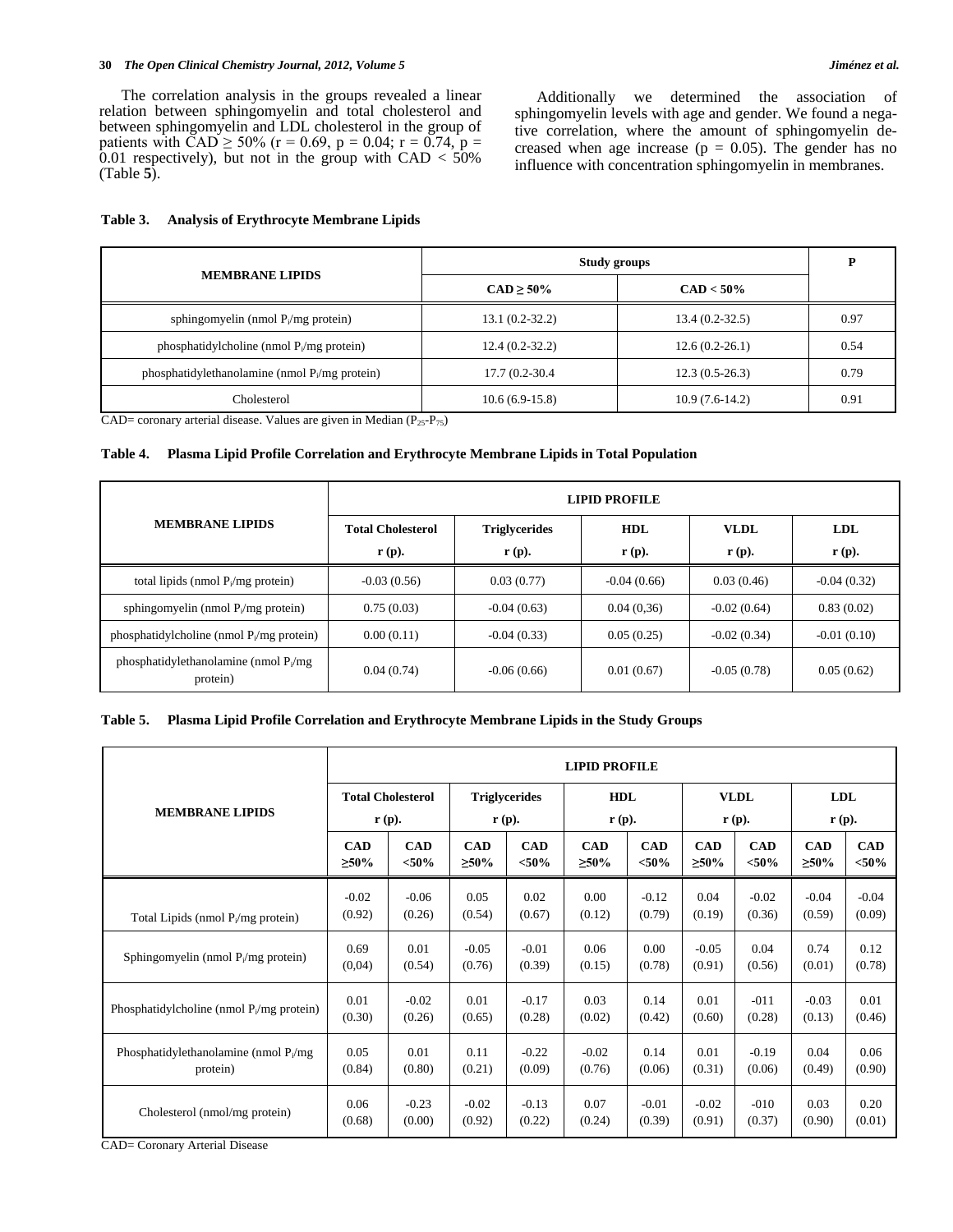## **DISCUSSION**

This study describes the ratio of plasma lipids and some erythrocyte membrane lipids of patients with and without significant coronary obstruction. We first characterized the study population, then the lipid profile, and finally the total phospholipids, sphingomyelin, phosphatidylcholine, and phosphatidylserine and their ratios.

Characterization of the population revealed that the frequency of coronary obstruction is greater in men than in women and that increased with age in both genders. Similar results has been reported by others in patients with coronary obstruction where gender and age are parameters that increase the probability of this condition [12,13].

Although high levels of total plasma cholesterol and cholesterol in the LDL have been identified as risk factors in coronary disease, in our study the population had normal values of both components but low concentrations of HDL cholesterol. No significant relation was found of these factors with coronary disease, suggesting that others could be the causal factors of the disease in our population.

In the search for some these factors, we investigated the lipids of erythrocyte membranes, among them the cholesterol. It has been demonstrated that cholesterol content in erythrocyte membranes is greater than that of the other cells of the organism [4]. Also, evidence is available for the presence of erythrocyte membranes in the necrotic center of the atherosclerotic plaques of individuals with sudden death by coronary causes [3], suggesting the participation of these membranes or their lipids in the development of atherosclerosis; however, this work found no differences in cholesterol content of membranes between both study groups. This result is coherent with the physiology of the membranes, if we understand that the plasma levels of cholesterol of the two study groups were similar and they were in the normality range, as occurred with the LDL cholesterol; hence, a substantial modification was not expected in the flow of these lipids between membranes and plasma, as shown by some studies where the membrane cholesterol content is modified by the lipid concentration in the plasma [14,15].

Other important components of cell membranes are the phospholipids, among which are sphingomyelin and phosphatidylcholine, as main lipids in the external monolayer, while phosphatidylserine and phosphatidylethanolamine are in the internal monolayer, one and the other joined to minority components [16]. This lipid asymmetry is maintained through diverse cell mechanisms; it loss leads to alterations in the composition of the membrane and, hence, of its physiological and structural functions, as has been shown by studies of diverse diseases – among them atherosclerosis [14,15]. Our work found greater content of total phospholipids in membranes of patients with  $CAD \geq 50\%$  compared to patients with CAD < 50%; the differences were significant, which suggests a variation in the content of one or several of the individual membrane phospholipids; however, the concentrations of phosphatidylserine, phosphatidylethanolamine and sphingomyelin were similar in both groups; this meaning that possibly other phospholipids (which are not measured here, for example phosphatidylserine) could be making the difference. Several studies have shown that externalization

of phosphatidylserine is related to pro-inflammatory events or cardiovascular risk [17,18].

In this work, the exploration of the relationship between phospholipids and plasma lipids yielded a direct relation among membrane sphingomyelin, total cholesterol, and LDL cholesterol in the general population and in the group with  $CAD \geq 50\%$ ; thus, this last result relates sphingomyelin with coronary disease in this population. These findings are coherent with other studies where an important role has been shown for sphingomyelin and sphingomyielinase in the aggregation of lipoproteins and the formation of foam cells [19], and some authors have even shown that sphingomyelin stimulates atherosclerosis when its circulating concentration is increased [20], attributing it atherogenic properties [1]. Several mechanisms are proposed for the atherogenic action of sphingomyelin, among them its hydrolysis in LDL to ceramide by the endothelial sphingomyielinase [7]. The ceramide increase in lipoproteins promotes their aggregation while also promoting their retention in the atherosclerotic lesions leading to the formation of foam cells [21,22]; the sphingomyielinase activity is promoted by atherogenic inflammatory cytokines [23].

The direct relationship among sphingomyelin, total cholesterol, and LDL-c found in the present study in the group of patients with significant coronary obstruction, possibly indicates that this would be one of the atherogenic mechanisms in this population, given that LDL-c levels were normal, it would be interesting to investigate if these particles are modified in this population group and if by some additional mechanism the low levels of HDL-c contribute to the genesis of the formation of atherosclerotic plaques in the coronary arteries in this population.

In conclusion, this study found that membrane sphingomyelin is directly related to total cholesterol and LDL-c in patients with  $CAD \geq 50\%$ . Further studies should be aimed at explaining the mechanisms that establish the relationship among sphingomyelin, plasma lipids, and coronary obstruction in patients from our population.

## **CONFLICT OF INTEREST**

The authors declare no conflict of interest.

## **ACKNOWLEDGEMENTS**

This study was supported by COLCIENCIAS, grant 111340820436-304-2007 and Universidad del Quindío grant 376-2007.

## **REFERENCES**

- [1] Nelson, J.C.; Jiang,X-C.; Tabas, I.; Tall, A.; Shea, S. Plasma sphingomyelin and subclinical atherosclerosis: findings from the multi-ethnic study of atherosclerosis. *Am. J. Epidemiol*., **2006**, *163*, 903-912.
- [2] Arbustini, E.; Morbini, P.; D'Armini, A.M.; Repetto, A.; Minzioni, G.; Piovella, F.; Viganò, M.; Tavazz, L. Plaque composition in plexogenic and thromboembolic pulmonary hypertension: the critical role of thrombotic material in pultaceous core formation. *Heart*, **2002**, *88,* 177-182.
- [3] Kolodgie, F.D.; Herman, K.G.; Burke, A.P.; Burke, A.P.; Fowler, D.R.; Kruth, H.S. Intraplaque hemorrhage and progression of coronary atheroma. *N. Engl. J. Med.,* **2003**, *349*, 2316-2325.